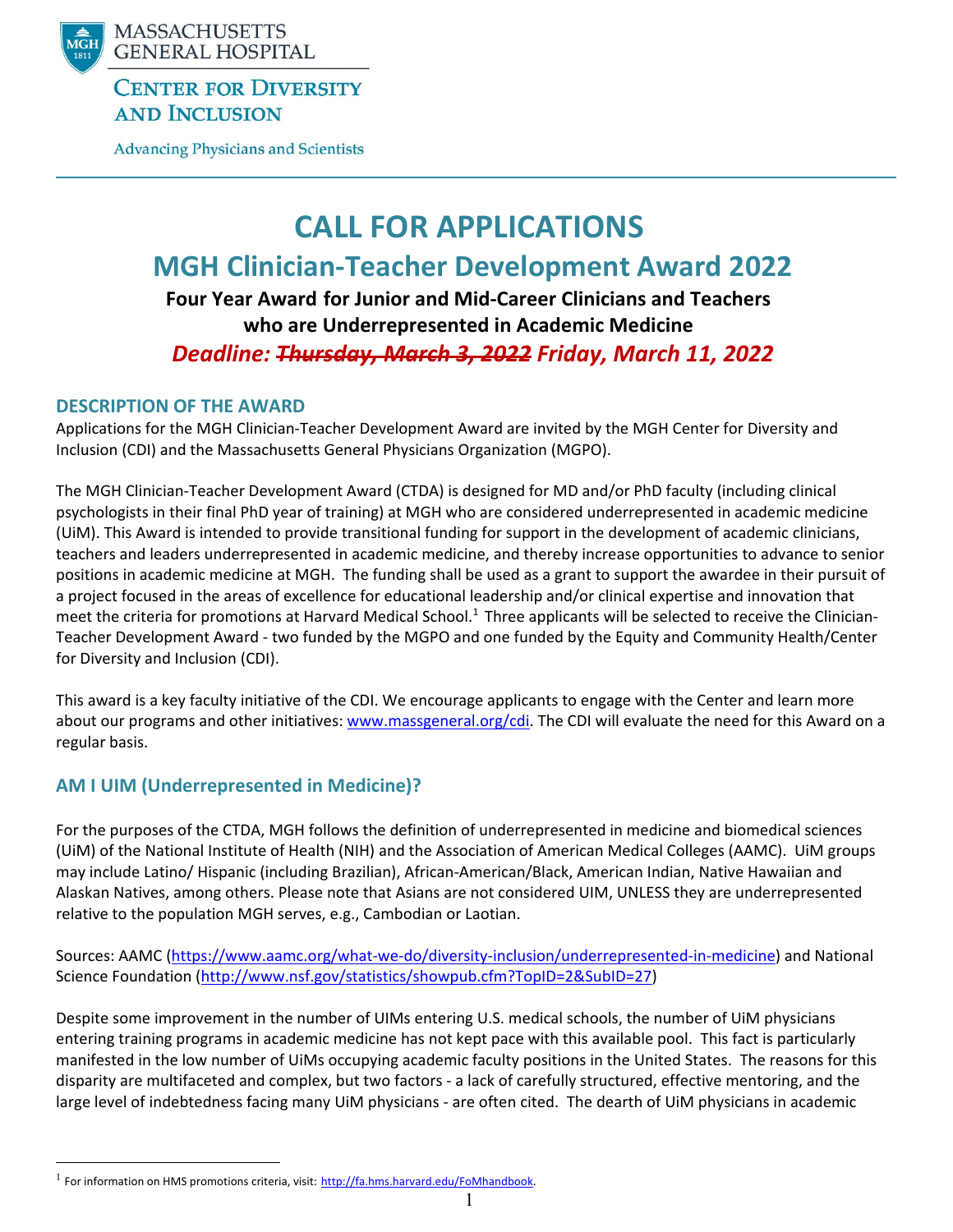hospital programs creates a critical void: It dilutes the effort to break new ground in basic and clinical investigation of disease and is an impediment to the delivery of innovative, culturally competent care to our patients.

Please see the CDI website for a list of past CTDA recipients and to learn about their consultation service. This service is designed to also help applicants develop a strong application for the Clinician‐Teacher Development Award. Through this service, you can speak with an award alumna for advice on your application including your research plan, personal statement, and letters.

## **AWARD EXPENDITURES, START DATE AND REQUIREMENTS**

- The Award cycle will commence on July 1, 2022.
- A maximum of \$120,000.00 will be awarded to be spent over a four‐year period, with a maximum of \$30,000.00 per year of funding as detailed below:
	- (1) Grant funds between \$15,000 and \$30,000 per year, which may be used as salary support in advancement of an educational, clinical innovation and/or academic community service project.
	- (2) Funds can also be used for loan repayment up to a maximum of \$15,000 per year. Loan repayment funds must be used to repay qualified educational loans and must be based on documented need. Any funds awarded to repay outstanding loans are taxable.
- The Award is non‐transferable. If the Awardee leaves MGH during the duration period of the Award, the Awardee must notify CDI and will forfeit any remaining funding or loan forgiveness of the Award.
- If applicable, approved Human or Animal Use protocols must be current prior to award of funds.
- The Awardee will be required to submit a yearly progress report and budget to CDI, which must provide details of how the Award funding is being used and accomplishment of goals.
- The Awardee must present
	- o a talk at least once during the tenure of their award to the Chester Pierce Research Society, an interdepartmental forum for UiM researchers at MGH
	- o a yearly abstract of the research the award recipient is being funded for and
	- $\circ$  a poster at the MGH President, MGPO President and Center for Diversity and Inclusion's annual Fall Welcome and Recognition Reception each year, with the exception of the award year.
- The award recipient will be expected to serve as a resource, advisor and mentor to students and trainees who are part of CDI initiatives. This includes the Summer Research Trainee Program (SRTP) efforts.
- Failure to comply with the above requirements may result in the rescission of this Award.

#### **ELIGIBILITY**

- The CDI Clinician-Teacher Development Award provides funding for clinicians, teachers and physician leaders who are underrepresented in medicine.
- Faculty and physicians pursuing an academic career as clinicians, teachers, community and/or administrative leaders are encouraged to apply.<sup>2</sup>
- MD and/or PhD. The only exception to this is that clinical psychologists in their final PhD training year are eligible.
- Must have a primary appointment at the MGH at the time of the application\* and throughout the full period of the Award.
- Must hold an appointment at the level of associate professor, assistant professor, instructor, or clinical fellow at Harvard Medical School at the time of application. (If Award recipient is a fellow, the person must receive a faculty appointment at HMS & MGH at the commencement of the Award i.e., July 1, 2022.)
- Must have demonstrated superior academic and/or clinical skills and be committed to a career in academic medicine.

\* Clinical Fellows in combined hospital fellowships are eligible if MGH is among the training sites and the mentor holds an MGH appointment

 $2$  For information on HMS promotions criteria, visit: http://fa.hms.harvard.edu/FoMhandbook.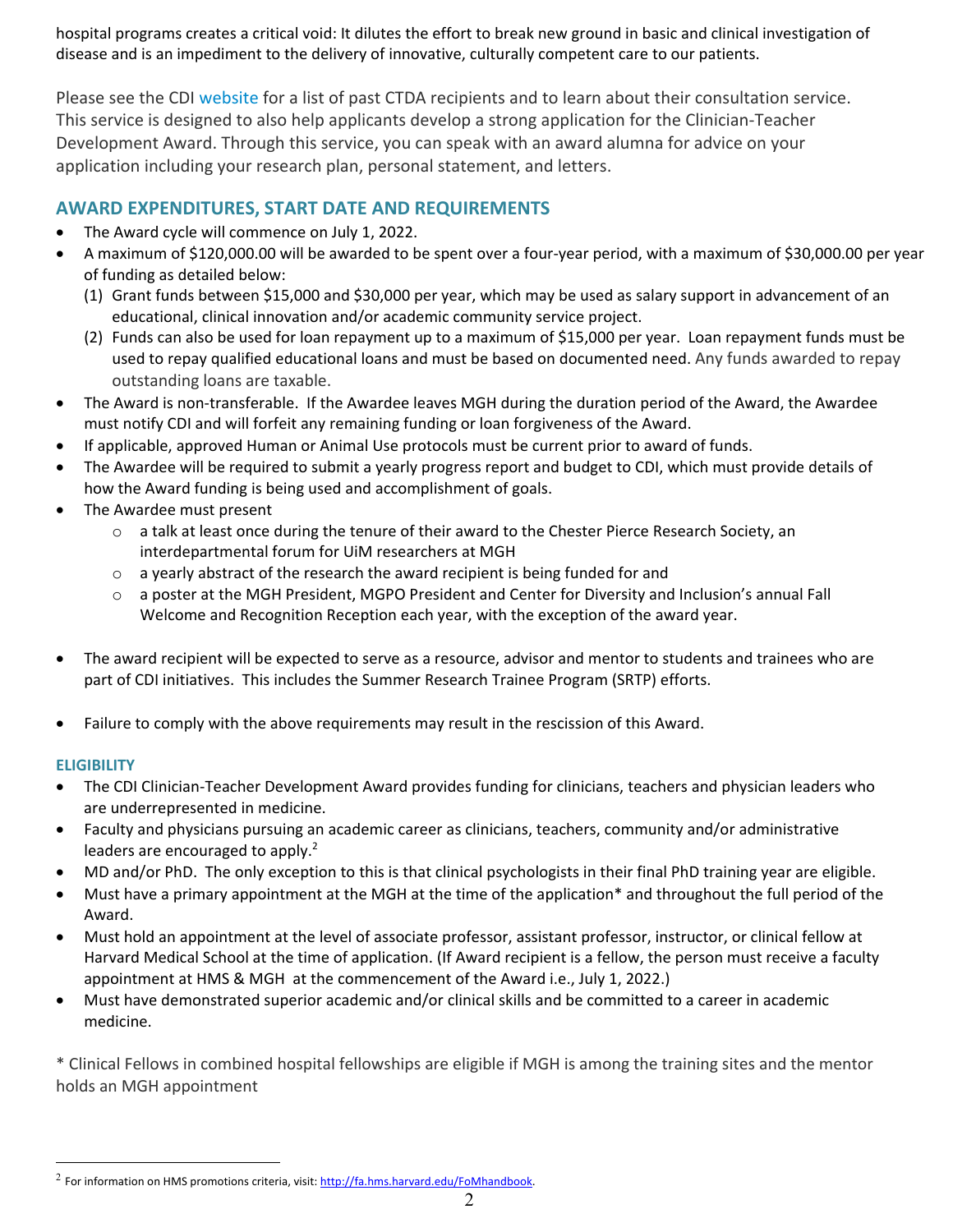#### **REVIEW PROCESS**

Proposals will be evaluated and ranked for funding priority by an independent review committee of senior clinicians and medical educators, whose recommendations will be submitted to the MGPO Chairman and CDI for final approval. All applicants will be notified of the results by e‐mail.

#### **SUBMISSION REQUIREMENTS**

The following 13 items must be included:

- **1. Title Page: Title of Project, applicant name, email and department.**
- **2. Previous CTDA Application(s).** Have you previously **applied** for a Clinician Teacher Development Award? If yes, please indicate when and provide the title of each research project.
- **3. Layman's Description** of your work (200 words only)
- **4. Project Proposal** (5‐page limit, excluding references), including:
	- Specific aims
	- Background and significance
	- Preliminary data (if any)
	- Experimental design and methods
	- References

**5. Personal Statement (1‐page maximum) ‐** in which the candidate states the importance of this Award to furthering his/her career development and advancement in academic medicine.

**6. Statement of Contribution to Diversity (1‐page maximum)** ‐ in which the candidate states his/her potential to contribute to diversity and inclusion within the MGH community through research, teaching and mentorship.

**7. CV in Harvard format or NIH Biosketch** of the applicant. Please click here to see an example of an NIH Biosketch.

**8.** Listing of current and pending **other support** (NIH format). Please click here to see a listing of current and pending other support in the NIH format.

**9.** Grant Proposal **budget** per year for 4 years. (The total budget for grant and debt repayment cannot exceed \$120,000 with a maximum of \$30,000/year. A maximum of \$15,000 per year can be allocated to the loan repayment component of this Award).

**10.** Debt **information** for which you are requesting loan repayment. Please provide appropriate documentation from the loan repayment agency. Documentation should show that the loan repayment amount requested is equal to or less than the balance of the loan.

**11.** Four‐Year **Project Timeline,** i.e. Gannt chart ‐ List your project timeline and goals for each year during the duration of the project. Click here to see an example of a Project Timeline.

#### **12. Two Letters of support**:

- a. Department Chair. This letter must include:
	- $\circ$  If currently a clinical fellow, commitment to hire this individual on faculty at the commencement of this award, i.e., July 1, 2022.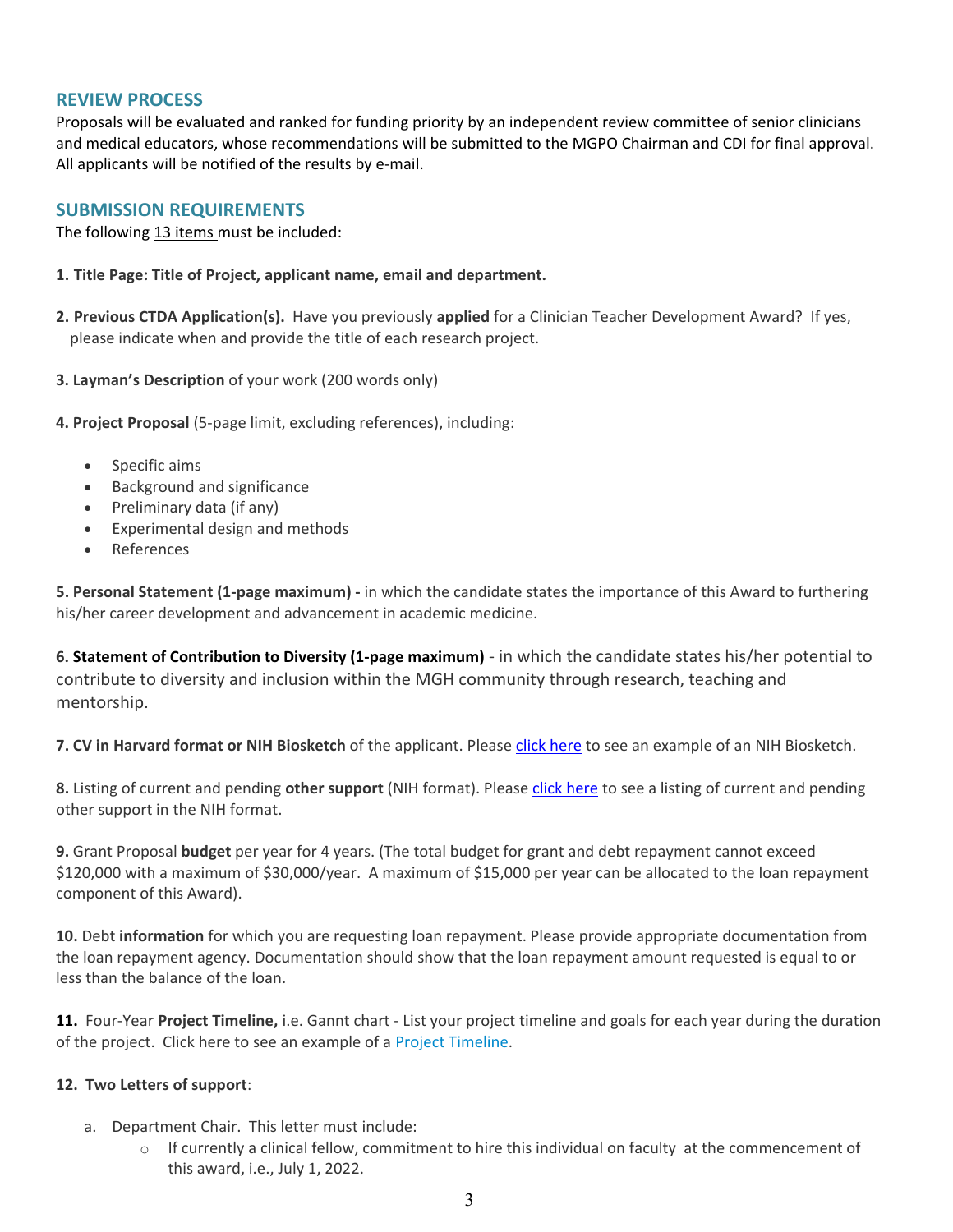- $\circ$  Commitment to continue to support this individual in their career development over time.
- $\circ$  Potential role this individual will play in the department/division over time.
- o Statement explaining how the funds supplied by this Award (up to \$30,000.00/ year for 4 years) will alter the Awardee's activities and relate to his/her career goals.
- $\circ$  Agreement to meet with this individual bi-annually for career planning meetings.
- b. Mentor. This letter must include:
	- o Description of the mentor's role in the project.
	- o Commitment from mentor to support the Awardee for a minimum of the 4‐year grant period.
- **13.** Personal Demographics: Please submit a statement identifying your demographic information below:
	- Gender:
		- o Female
		- o Male
		- $\circ$  Other
		- o Prefer not to say
	- Race (check all that apply)\*:
		- o Black/African
		- o American Indian/Alaskan Native/Hawaiian Native
		- o Asian or Pacific Islander
		- o White
		- $\circ$  Other
		- o Prefer not to say
	- Ethnicity\*\*:
		- o Hispanic
		- o Non‐Hispanic
		- o Other \_\_\_\_\_\_\_\_\_\_\_\_\_\_\_\_\_
		- o Prefer not to say
	- DEFINITIONS:
		- o \*Race: BLACK (Persons having origins in any of the black racial groups of Africa ‐ not of Hispanic origin.) ASIAN OR PACIFIC ISLANDER (Persons with origins in any of the original peoples of the Far East, Southeast Asia, the Indian subcontinent, or the Pacific Islands.) AMERICAN INDIAN OR ALASKAN NATIVE – (Persons with origins in any of the original peoples of North America and who maintain cultural identification through tribal affiliation or community recognition.)
		- o \*\*Ethnicity: HISPANIC (Persons of Mexican, Puerto Rican, Cuban, Central or South American or other Spanish culture or origin, regardless of race.)

#### **FORMAT GUIDELINES**

- Use margins of 0.5 inches or greater and 11 pt font size or greater for the Research Plan, NIH Biosketch, Other Support, Debt Information, Personal Statement and Four‐Year Project Plan
- Upload PDF documents only. Limit characters to A‐Z, a‐z and 0‐9 when naming PDF documents. Do not use periods, commas, or dashes in the file name.

#### **HOW TO APPLY**

Please submit your application via email using the subject line "CTDA 2022" to cdi@mgh.harvard.edu, and cc kosborne@mgh.harvard.edu. Attach your application in one pdf file, with your last name included in the name of the pdf. **Deadline: Thursday, March 3, 2022 Friday, March 11, 2022.** The award recipient(s) will be announced in March 2022.

### **QUESTIONS**